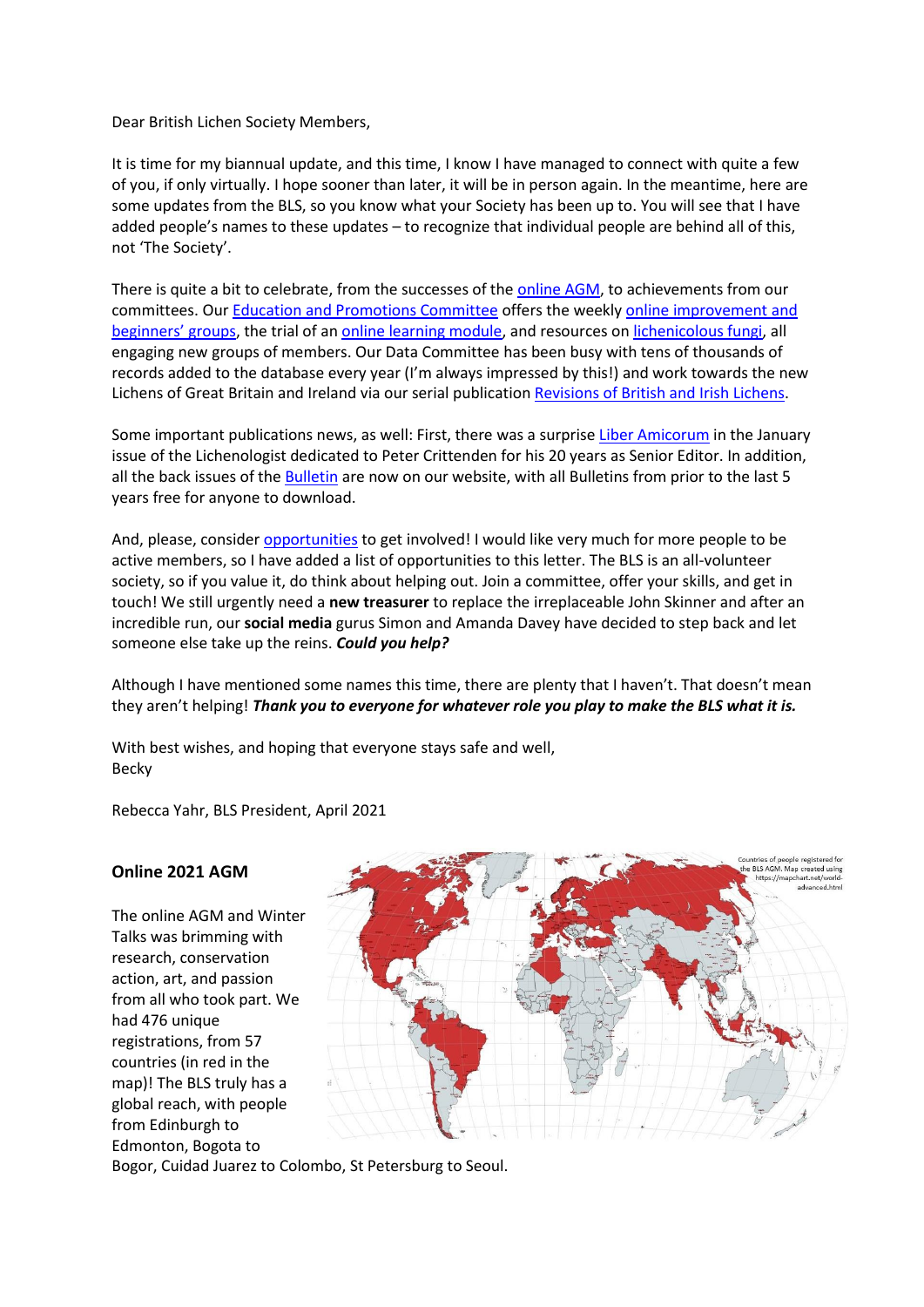I think most members would agree that our first ever online BLS AGM was a roaring success – so much so that we are **now exploring using online meetings as part of our future planning** for our next AGM.

By popular demand, the conference recordings are now available via the shiny new [BLS Youtube](http://www.youtube.com/channel/UCUjl6i-3zezoIGm9vhJ1yDg/videos)  [channel.](http://www.youtube.com/channel/UCUjl6i-3zezoIGm9vhJ1yDg/videos) **Do please subscribe**, as this will help us access better tools on YouTube - not least a better url. Please share and promote the content we have, and we look forward to bringing you more in the months to come.

*A big thank you to all the speakers and behind-the-scenes people who worked so hard to bring it all to you in person, and on YouTube*. Ester Gaya, Raymond Griffiths, Nathan Phinney, Heleen Plaisier, Klara Scharnagl, Gothamie Weerakoon, April Windle, and Pat Wolseley deserve special mention for pulling it off!

# <span id="page-1-0"></span>**Education and Promotions Committee**

The EPC has new leadership in the co-chairs: Raymond Griffiths, a recent graduate of the Welsh lichen apprentices, and April Windle, who interned at the Natural History Museum with Holger Thüs and Pat Wolseley, and is now doing lichen contract work. Welcome both – we are lucky to have you!

If you are involved in lichen education or promotions, have project ideas or would like to volunteer then please contact April and Raymond a[t education-promotion@britishlichensociety.org.uk](mailto:education-promotion@britishlichensociety.org.uk) .

### <span id="page-1-1"></span>**Online workshops**

The Zoom Lichen Chat and Improvement Groups set up by Judith Allinson have been growing in numbers - and even propagating themselves. In addition to the original Tuesday evening and Wednesday morning sessions usually attended by 20-28 people, a series of smaller workshops for absolute beginners have been launched by members Sue Knight, Pete Martin, Graham Pyatt and Mark Stephens inspired by the original meetings – well done all of you! There are now six beginners sub groups/ mini-tutorials with 4 to 8 people.

All members are welcome, as beginners or as a more supporting role, please see the [events calendar](https://www.britishlichensociety.org.uk/the-society/events/events-calendar) on the BLS website for more information and how to join. These online discussions are a chance to meet people, ask questions, confirm your identifications and learn tips and tricks from those in a similar stage of lichen knowledge.

### <span id="page-1-2"></span>**Online BLS Learning Trial Module**

In yet another first, the EPC built and launched a trial run of our first ever online learning module. The first set of 'guinea pigs' are nearly through the module and feedback has been really positive. Fay Newbery was instrumental in launching the programme, and the EPC will continue to drive this initiative forward.

### <span id="page-1-3"></span>**Resources on Lichenicolous fungi**

Fay Newbery has spearheaded an effort to assemble some really useful resources on lichenicolous fungi - now available on the BLS website at [this link,](https://www.britishlichensociety.org.uk/lichenicolous-fungi) found in the dropdown list under the Resources tab. This includes the guide to 'Lichenicolous fungi occurring on *Xanthoria parietina* in the UK' which was released last autumn, keys to LFs on *Xanthoria* and *Ophioparma* and some descriptions of some *Arthonia* species that live as lichenicolous fungi.